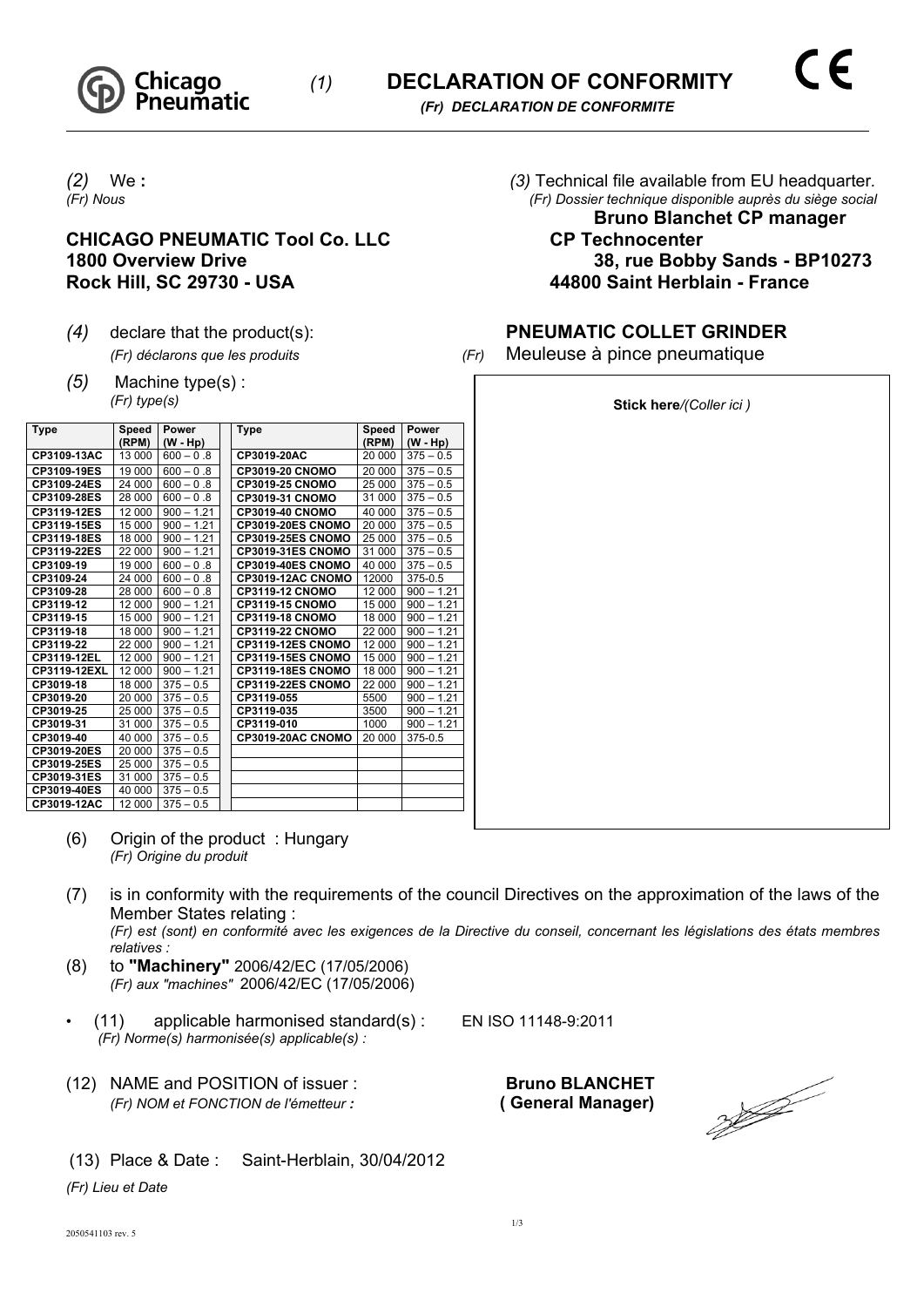

Druckluftschleifer,Slijpmachine, Stansplattsslipare,Stempelsliper, Formsliber, Muottihiomakone, esmeriladora de troquel, rebarbadora, Molatrice, μύλος,Lešticí bruska, Lyukköszörű , Mesmales , ročni brusilni stroj , szlifierka, Pneumatická brúska, taisnã slipmašīna, **磨床,мясорубка, 분쇄기, 研削盤, Metal Kalip Taslama Makinesi, Polizor de Matrită, Pneumatska brusilica, мелниц.** 

- <sup>U</sup>**DEUTSCH** (GERMAN)U (1) **EG-KONFORMITÄTSERKLÄRUNG**  (2) Wir, **CHICAGO PNEUMATIC-** (3) Technische Datei beim EU (4) erklären hiermit, daß das (die) Produkt(e) : - - (5) Typ(en) : - (6) Produktherkunft - (7) den Anforderungen der EG-Richtlinie zur Angleichung der Rechtsvorschriften der Mitgliedsstaaten - (8) für **" Maschinen " 2006/42/EG** (17/05/2006) - (11) geltende harmonisierte Norme(n) - (12) NAME und EIGENSCHAFT des Ausstellers : - (13) Datum - (14) und Superior.
- <sup>U</sup>**NEDERLANDS** (DUTCH)U (1) **E.G.-VERKLARING VAN OVEREENSTEMMING** (2) De firma : **CHICAGO PNEUMATIC-** (3) Technisch bestand verkrijgbaar - (4) verklaart hierbij dat het (de) produkt(en) : - - (5) type : - (6) Herkomst van het product - (7) in overeenstemming is (zijn) met de vereisten van de richtlijn van de Raad inzake de onderlinge aanpassing van de wetgevingen van de lidstaten betreffende : (8) **" machines" 2006/42/CEE** (17/05/2006) - (11) geldige geharmoniseerde norm(en) - (12) NAAM en FUNCTIE van de opsteller : - (13) Datum - (14) Of hoger.
- <sup>U</sup>**SVENSKA** (SWEDISH)U (1) **EG-DEKLARATION OM ÖVERENSSTÄMMELSE**  (2) Vi **CHICAGO PNEUMATIC** (3) Teknisk fil tillgänglig från 1991 för maskinen i 1991 för 1991 för 1991 för 1991 för 1991 för 1991 för 1991 för 1991 för 1 överensstämmer med kraven i Ministerradets direktiv om harmonisering av medlemsstaternas lagar rörande - (8) **"maskiner" 2006/42/EEG**  (17/05/2006) - (11) Harmoniserade standarder som tillämpats : - (12) Utfärdarens namn och befattning : - (13) Datum : - (14) Eller högre.
- <sup>U</sup>**NORSK** (NORWEGIAN)U (1) **EF ERKLÆRING OM OVERENSSTEMMELSE** (2) Vi Ets **CHICAGO PNEUMATIC** (3) Teknisk dokument tilgjengelig - (4) Erklærer at produktet/produktene : - - (5) av type : - (6) Produktets opprinnelse - (7) er i overensstemmelse med de krav som finnes i Ministerrådets direktiver om tilnærming av Medlemsstatenes lover vedrørende : - (8) **"maskiner" 2006/42/EF** (17/05/2006) - (11) Harmoniserende standarder som er anvendt : - (12) Utsteders navn og stilling : - (13) Dato : - (14) Eller høyere
- <sup>U</sup>**DANSK** (DANISH)<sup>U</sup> (1) **EF OVERENSSTEMMELSESERKLÆRING**  (2) Vi **CHICAGO PNEUMATIC** (3) Teknisk dokument kan fås på - (4) erklærer at produktet(erne) : - - (5) type : - (6) Produktets oprindelse - (7) er i overensstemmelse med kravene i Rådets Direktiv vedr. tilnærmelse mellem medlemslandenes love for - (8) **"maskiner" 2006/42/EF** (17/05/2006) - (11) Gældende harmoniserede standarder : - (12) Udsteder, navn og stilling : - (13) Dato - (14) Og højere
- <sup>U</sup>**SUOMI** (FINNISH)<sup>U</sup> (1) **ILMOITUS YHDENMUKAISUUDESTA EY** (2) Me **CHICAGO PNEUMATIC** (3) Tekniset tiedot saa EU:n - (4) vakuutamme, että tuote / tuotteet : - (4) - (5) tyyppi(-pit) : - (6) Tekniset tiedot saa EU:n - (7) on / ovat yhdenmukainen(-sia) neuvoston jäsenmaiden lainsäädäntöä koskevien direktiivin vaatimusten kanssa, jotka koskevat : - (8) **"koneita" 2006/42/EY** (17/05/2006)- (11) yhdenmukaistettu(-tut) soveltuva(t) standardi(t) : - (12) ilmoituksen antajan NIMI ja ASEMA – (13) Päiväys - (14) Tai suurempi
- <sup>U</sup>**ESPAÑOL** (SPANISH)U (1) **DECLARACION DE CONFORMIDAD CE**  (2) Nosotros **CHICAGO PNEUMATIC** (3) Archivo técnico disponible en - (4) declaramos que el producto : - - (5) tipo de máquina : - (6) Origen del producto - (7) es conforme a los requisitos de la Directiva del Consejo sobre la aproximación de las leyes de los Estados Miembros con relación - (8) a la **"maquinaria" 2006/42/CE**  (17/05/2006) - (11) normas armonizadas aplicadas : - (12) Nombre y cargo del expedidor : - (13) Fecha - (14) en adelante
- PORTUGUÊS (PORTUGUESE) (1) DECLARAÇÃO DE CONFORMIDADE CE (2) Nós CHICAGO PNEUMATIC- (3) Ficheiro técnico disponível na - (4) declaramos que o produto: - - (5) tipo de máquina: - (6) Origem do produto - (7) está em conformidade com os requisitos da Directiva do Conselho, referente às legislações dos Estados-membros relacionados com: - (8) **"maquinaria" 2006/42/CE** (17/05/2006) - (11) Normas harmonizadas aplicáveis - (12) Nome e cargo do emissor: - (13) Data: - (14) Ou superior
- <sup>U</sup>**ITALIANO** (ITALIAN)<sup>U</sup> (1) **DICHIARAZIONE DI CONFORMITÀ CE (**2) La Società : **CHICAGO PNEUMATIC-** (3) File tecnico disponibile dal - (4) dichiara che il(i) prodotto(i): - - (5) tipo: - (6) Origine del prodotto - (7) è (sono) in conformità con le esigenze previste dalla Direttiva del Consiglio, sulle legislazioni degli Stati membri relative: - (8) alle **"macchine" 2006/42/CE** (17/05/2006) - (11) norma(e) armonizzat(e) applicabile(i): - (12) NOME e FUNZIONE del dichiarante - (13) Data - (14) O superiore.
- <sup>U</sup>**ΕΛΛΗΝΙΚΑ** (GREEK)<sup>U</sup> (1) **ΔΗΛΩΣΗ ΠΙΣΤΟΤΗΤΑΣ ΕΚ** (2) Η εταιρεία : **CHICAGO PNEUMATIC** (3) Τεχνικός φάκελος διαθέσιμος (4) δηλώνει υπεύθυνα ότι το(τα) προϊόν(-ντα) : – - (5) τύπου(-ων) : – (6) Προέλευση προϊόντος - (7) είναι σύμφωνο(-α) προς τις απαιτήσεις της Οδηγίας του Συμβουλίου που αφορά την προσέγγιση των νομοθεσιών των κρατών μελών τις οχετικές με : – (8) τα **"μηχανήματα" 2006/42/EOK** (17/05/2006) – (11) εφαρμοστέο(-α) εναρμονισμένο(-α) πρότυπο(-α): – (12) ΟΝΟΜΑ και ΑΡΜΟΔΙΟΤΗΤΑ του δηλούντος: – (13) Ημερομηνία - (14) ή άνω
- <sup>U</sup>**ČESKY** (CZECH)<sup>U</sup> (1) **PROHLÁŠENÍ O SOULADU S PŘEDPISY ES** (2) My, **firma CHICAGO PNEUMATIC–** (3) Technický soubor, dostupný - (4) prohlašujeme, že výrobek (výrobky): – - (5) typ přístroje (přístrojů): – (6) Původ výrobku - (7) je v souladu s požadavky směrnic Rady EU o aproximaci práva členských států EU, a to v těchto oblastech: – (8) "**přístroje" 2006/42/EC** (17/05/2006) – (11) *relevantní harmonizované normy*: – (12) Jméno a funkce osoby, která prohlášení vystavila – (13) Datum - (14) nebo vyššim
- <sup>U</sup>**MAGYAR** (HUNGARIAN)<sup>U</sup> (1) **CE MEGFELELŐSÉGI NYILATKOZAT** (2) Mi, az: **CHICAGO PNEUMATIC-** (3) A műszaki leírás az EU-s - (4) kijelentjük, hogy a termék(ek) : - - (5) géptípus(ok): - (6) A műszaki leírás az EU-s - (7) megfelel(nek) a tagországok törvényeiben megfogalmazott, alábbiakban szereplő tanácsi Irányelvek követelményeinek: - (8) **"Gépek, berendezések" 2006/42/EC** (17/05/2006) - (11) *alkalmazható harmonizált szabvány(ok)*: - (12) Kibocsátó neve és adatai - (13) Dátum: - (14) vagy nagyobb számú szerszámok
- <sup>U</sup>**LIETUVIŠKAI** (LITHUANIAN)<sup>U</sup> (1) **EB ATITIKTIES DEKLARACIJA** (2) Mes: **CHICAGO PNEUMATIC** (3) Techninius duomenis galite (4) pareiškiame, kad gaminys(-iai): - - (5) mašinos tipas(-ai): - (6) Produkto kilmė - (7) atitinka Europos Tarybos Direktyvų reikalavimus dėl valstybių narių įstatymų, susijusių: - (8) su "**mašinomis" 2006/42/EB** (17/05/2006) - (11) *taikomi harmonizuoti standartai*: - (12) Išdavusio asmens pavardė ir pareigos - (13) Data - (14) arba didesnis
- <sup>U</sup>**SLOVENŠČINA** (SLOVENIAN)<sup>U</sup> (1) **IZJAVA ES O SKLADNOSTI** (2) Mi: **CHICAGO PNEUMATIC** (3) Tehnična kartoteka je na voljo (4) izjavljamo, da je izdelek (oziroma izdelki): - - (5) vrsta stroja (oziroma vrste): - (6) Izvor izdelka - (7) v skladu z zahtevami direktiv Sveta Evrope o približevanju zakonodaje držav članic glede: - (8) **"strojev" 2006/42/ES** (17/05/2006) - (11) *veljavnih harmoniziranih standardov*: - (12) Ime in funkcija izdajatelja - (13) Datum - (14) ali višjo